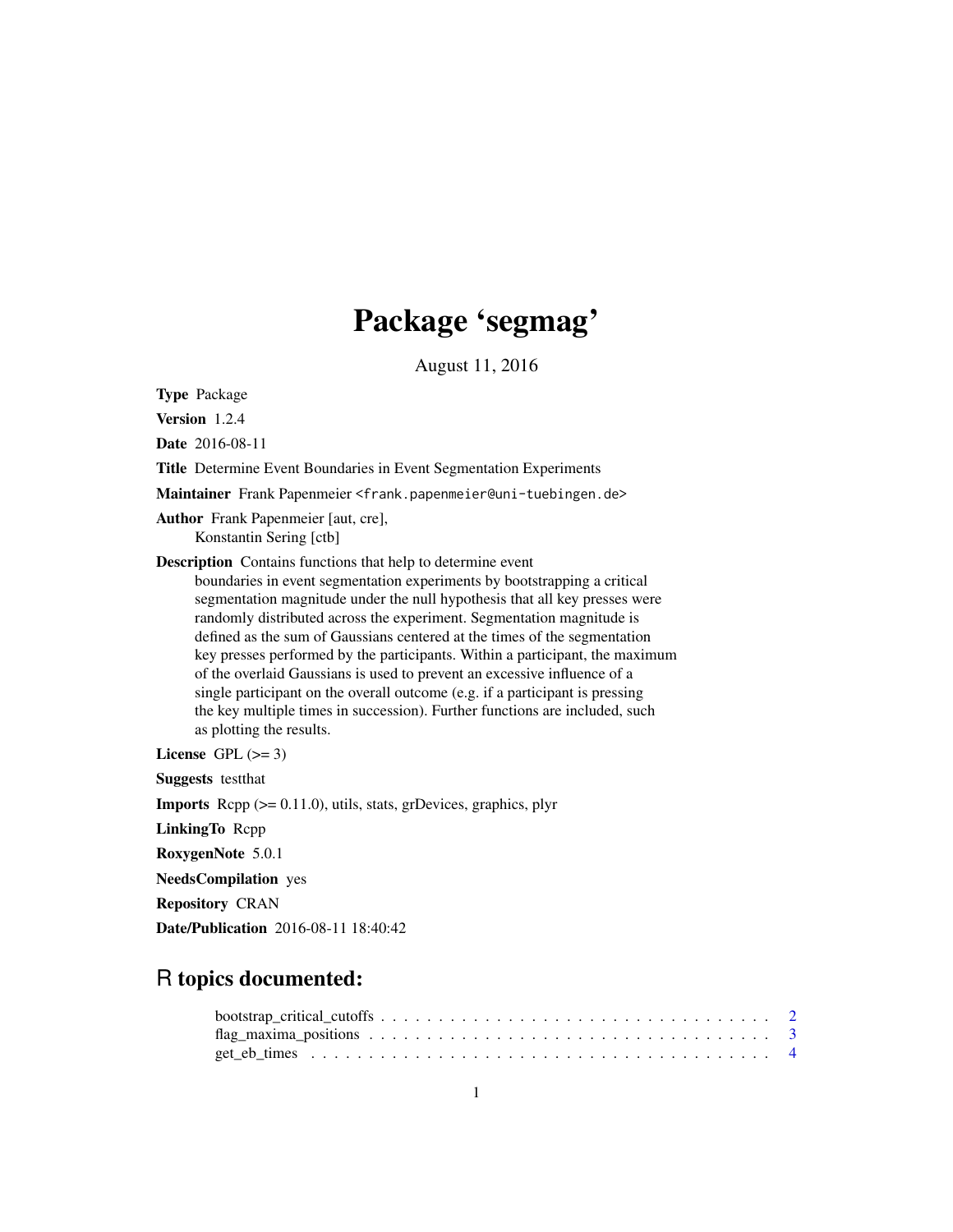<span id="page-1-0"></span>

| Index |  |
|-------|--|
|       |  |
|       |  |

#### <span id="page-1-1"></span>bootstrap\_critical\_cutoffs

*Bootstrap critical segmentation magnitude*

#### Description

Bootstraps critical segmentation magnitude values for a [segmag](#page-5-1) object under the null hypothesis that all key presses were randomly distributed (uniformly) across the experiment (time\_min to time\_max).

#### Usage

```
bootstrap_critical_cutoffs(segmag, n_bootstrap, critical_probs,
  segmag_substract = NULL, visualize = FALSE, save_as = NULL)
```
#### Arguments

| segmag           | object of class segmag                                                                                                                                                                                                                                                          |
|------------------|---------------------------------------------------------------------------------------------------------------------------------------------------------------------------------------------------------------------------------------------------------------------------------|
| n_bootstrap      | numeric, number of bootstrap iterations                                                                                                                                                                                                                                         |
|                  | critical_probs numeric vector of probabilities, e.g. c(.95,.99)                                                                                                                                                                                                                 |
| segmag_substract |                                                                                                                                                                                                                                                                                 |
|                  | object of class segmag. If this value is set than keypress times in segmag and<br>segmag_substract are both randomized and the critical_cutoffs relate to the dif-<br>ference of the segmentation magnitude in segmag minus the segmentation mag-<br>nitude in segmag_substract |
| visualize        | logical, visualize ordered maxima (and minima if segmag_substract is set) of<br>bootstrapping iterations (Note: Enabling this option might require a lot of RAM<br>with large data sets or large values of n_bootstrap)                                                         |
| save_as          | character, filename where to save raw bootstrapping data and plot (optional)                                                                                                                                                                                                    |

#### Details

During each bootstrapping iteration, the key presses are randomly distributed (drawn from uniform distribution ranging from time min to time max). Then, segmentation magnitude is calculated with those random key press times (note that ids are retained, that is each participant "makes" the same amount of key presses as in the original experiment). The local maxima in segmentation magnitude resulting from the random key press times are ordered according to their size. The largest maximum is kept.

The function returns the critical\_probs quantiles of the vector of those largest maxima obtained across n\_bootstap iterations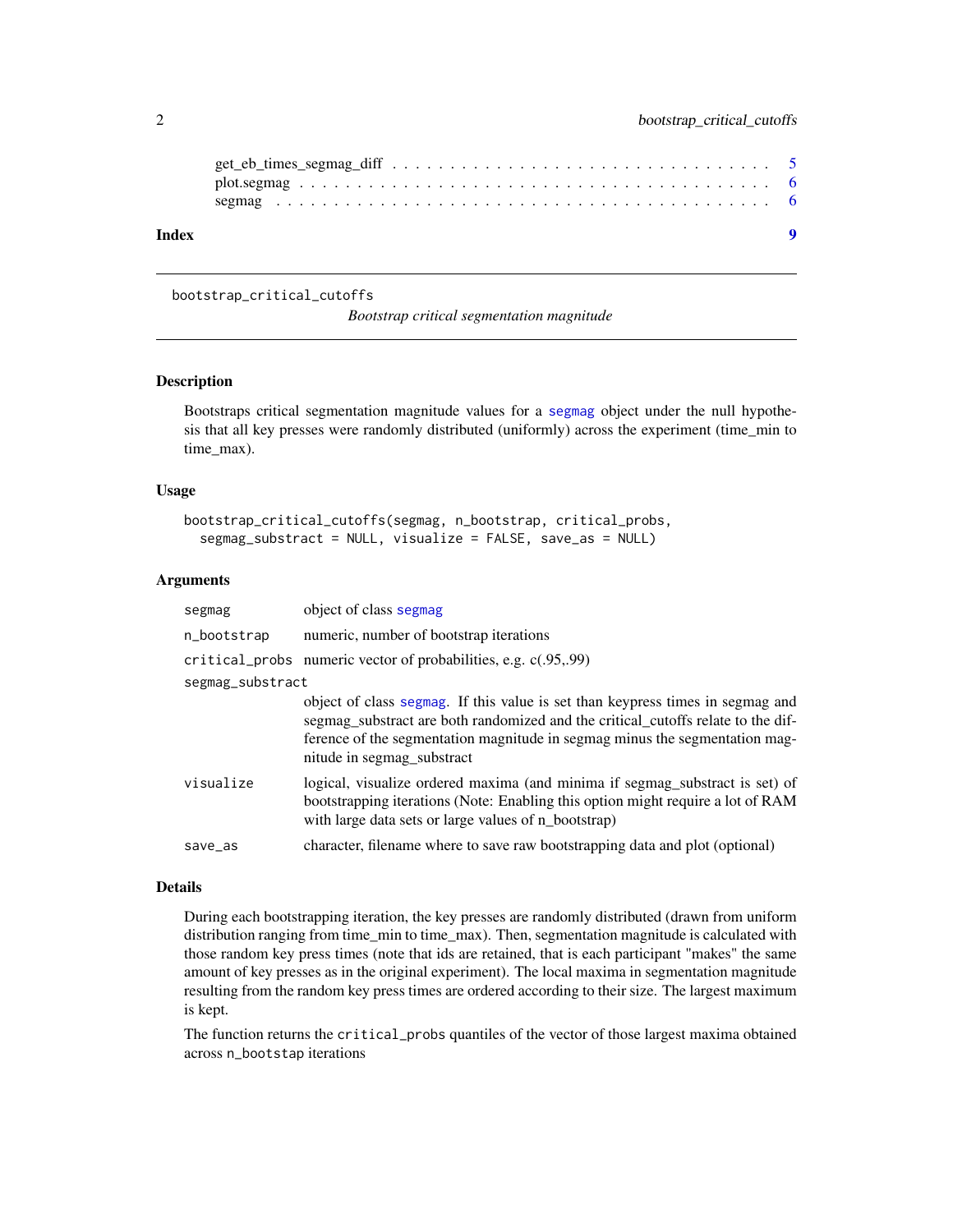#### <span id="page-2-0"></span>flag\_maxima\_positions 3

This function can also be used to bootstrap the critical maxima and minima cutoffs of a difference function of two segmag objects. To do so, segmag and segmag\_substract must be defined. All values will be related to the difference of segmag - segmag\_substract (Keypress times in segmag and segmag\_substract are randomized independently).

#### Value

critical segmentation magnitudes; If segmag\_substract is NULL, then the return value is a numeric vector. Otherwise a list with critical maxima cutoffs and critical minima cutoffs is returned.

#### See Also

[get\\_eb\\_times](#page-3-1), [segmag](#page-5-1)

#### Examples

#see ?segmag for an example

flag\_maxima\_positions *Detect local maxima/minima of a numeric vector*

#### **Description**

Fast detection of local maxima and minima of a numeric vector. This function takes a numeric vector as input and returns a logical vector with the same length and TRUE values at local maxima/minima (depending on function). If multiple succeeding values at a local maximum/minimum are equal, then only the center (rounded up if necessary) of the maximum/minimum is marked with TRUE.

#### Usage

```
flag_maxima_positions(values)
```

```
flag_minima_positions(values)
```
#### Arguments

values numeric vector of values

#### Value

logical vector with TRUE at the center of local maxima/minima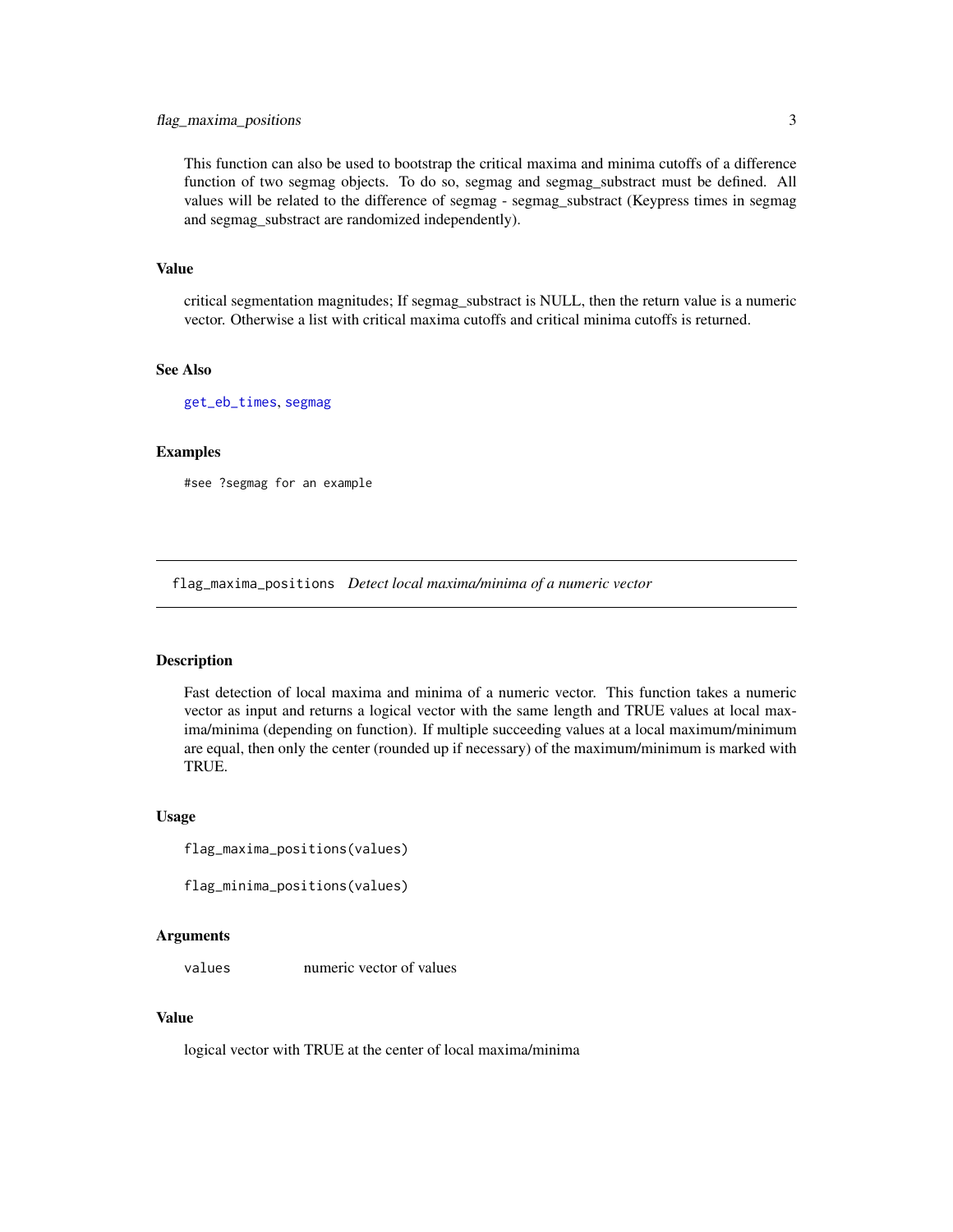#### Examples

```
var <- c(1,2,3,3,2,1,4,5,6,7,5,4,3)
## Using the Maxima functions
flag_maxima_positions(var)
# values of maxima
var[flag_maxima_positions(var)]
# indices of maxima
which(flag_maxima_positions(var))
## Using the Minima functions
flag_minima_positions(var)
# values of maxima
var[flag_minima_positions(var)]
# indices of maxima
which(flag_minima_positions(var))
```
<span id="page-3-1"></span>get\_eb\_times *Retrieve event boundary times from a segmag object*

#### Description

Returns the times of event boundaries from a segmag object. Event boundaries are defined as the center of local maxima in segmentation magnitude that are higher than a critical cutoff value. The critical cutoff value should be determined with the [bootstrap\\_critical\\_cutoffs](#page-1-1) function.

#### Usage

```
get_eb_times(segmag, cutoff)
```
#### Arguments

| segmag | object of class segmag                                                  |
|--------|-------------------------------------------------------------------------|
| cutoff | numeric value determining the critical cutoff in segmentation magnitude |

#### Value

numeric vector with event boundary times

#### See Also

[get\\_eb\\_times\\_segmag\\_diff](#page-4-1), [bootstrap\\_critical\\_cutoffs](#page-1-1)

<span id="page-3-0"></span>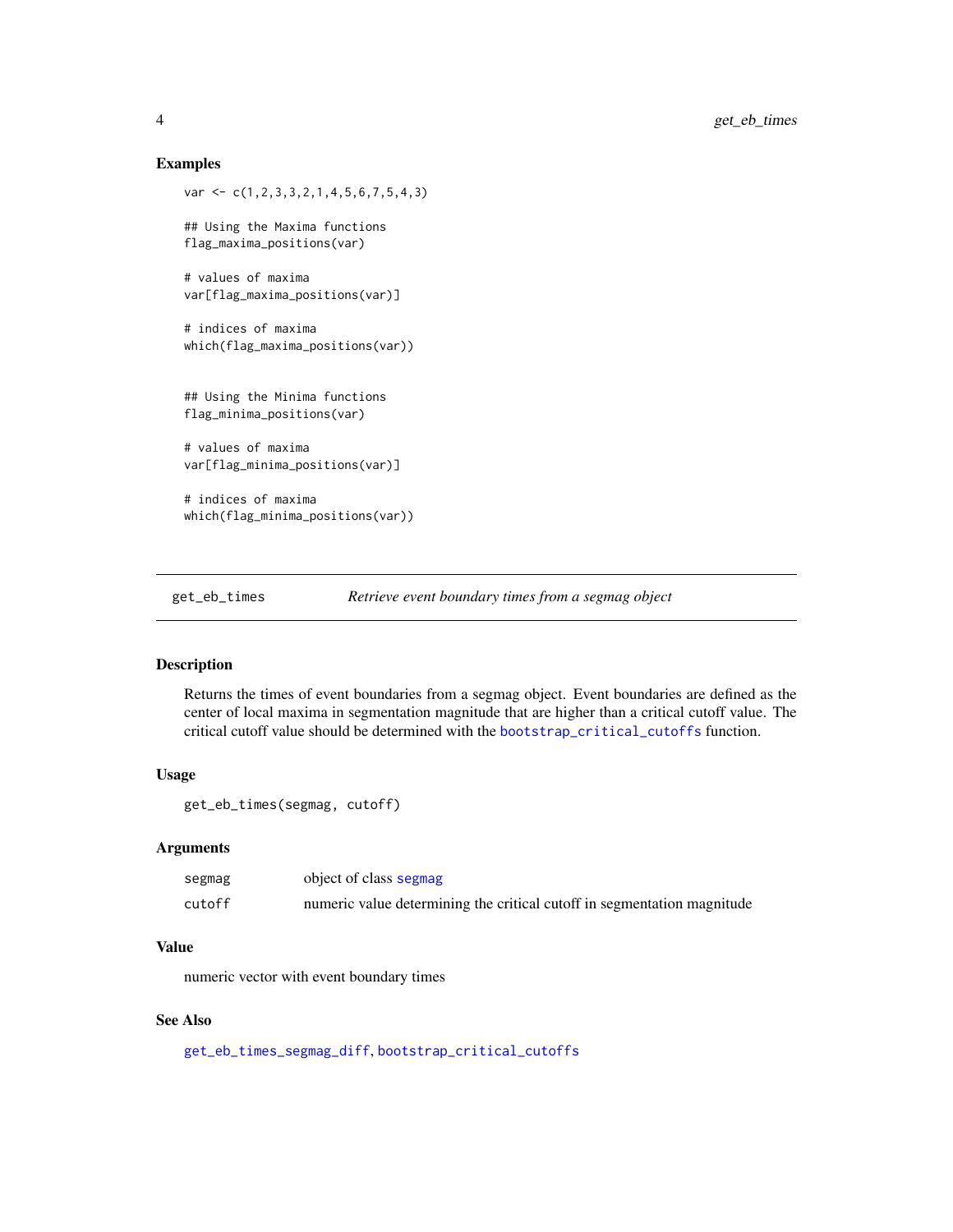#### <span id="page-4-0"></span>Examples

#see ?segmag for an example

<span id="page-4-1"></span>get\_eb\_times\_segmag\_diff

*Retrieve event boundary times for a difference of segmag objects*

#### Description

Specific function when calculating event boundaries for the difference of two segmag objects (segmag - segmag\_substract). Returns the times of event boundaries that are defined as the center of local maxima (minima) in segmentation magnitude that are higher (lower) than a critical cutoff max/min values. The critical cutoff max/min values should be determined with the [bootstrap\\_critical\\_cutoffs](#page-1-1) function.

#### Usage

```
get_eb_times_segmag_diff(segmag, segmag_substract, cutoff_max = NULL,
  cutoff_min = NULL)
```
#### Arguments

| segmag           | object of class segmag                                                                  |
|------------------|-----------------------------------------------------------------------------------------|
| segmag_substract |                                                                                         |
|                  | object of class segmag.                                                                 |
| cutoff_max       | numeric value determining the critical cutoff for maxima in segmentation mag-<br>nitude |
| cutoff min       | numeric value determining the critical cutoff for minima in segmentation mag-<br>nitude |

#### Value

numeric vector with event boundary times. If cutoff\_max or cutoff\_min is NULL than the respective event boundaries are omitted.

#### See Also

[get\\_eb\\_times](#page-3-1), [bootstrap\\_critical\\_cutoffs](#page-1-1)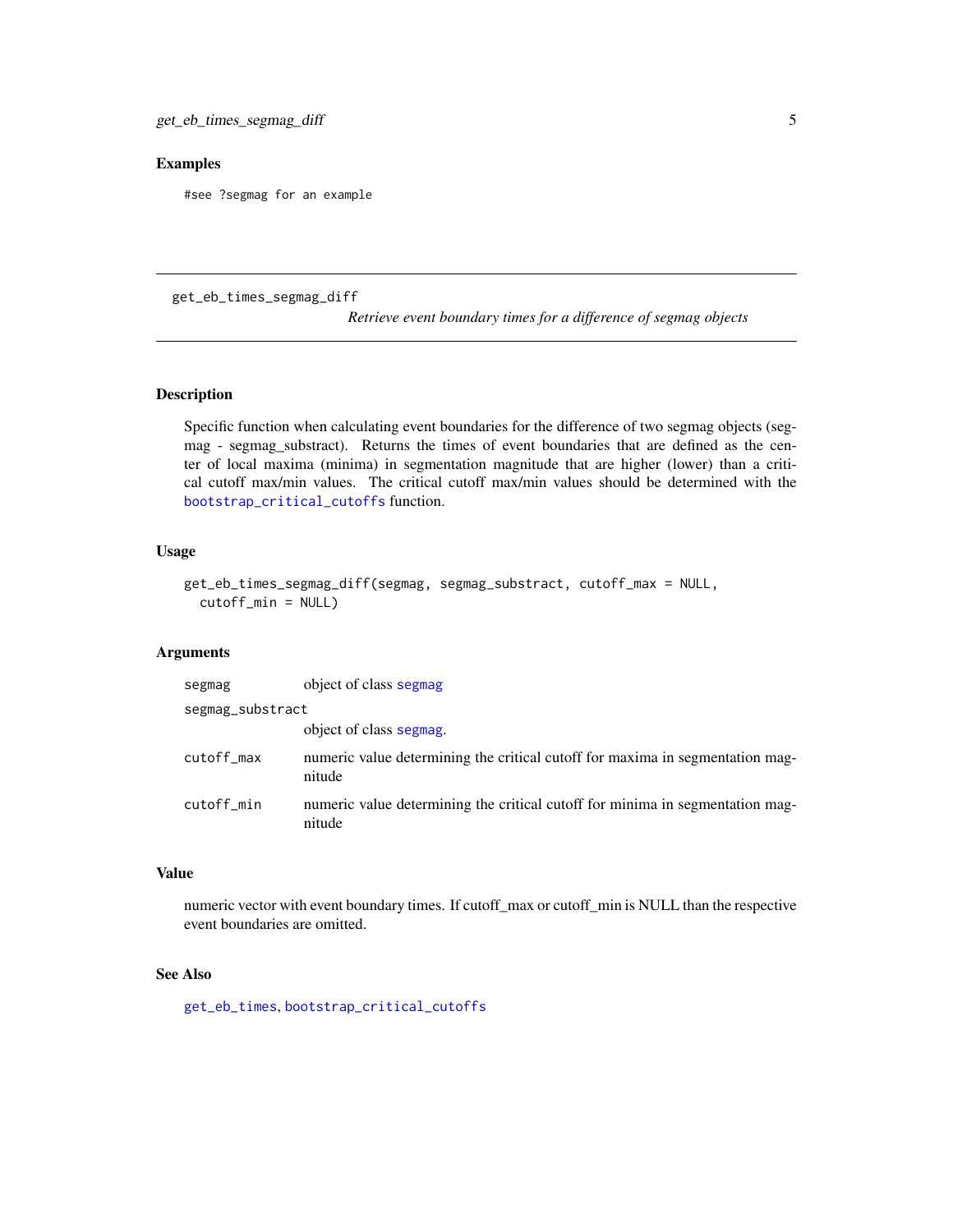<span id="page-5-2"></span><span id="page-5-0"></span>

#### Description

Draws a plot depicting the segmentation magnitude resulting from overlaid Gaussians for each key press time across participants. If segmag\_substract is defined then the difference in segmentation magnitude of segmag - segmag\_substract is drawn.

#### Usage

```
## S3 method for class 'segmag'
plot(x, cutoffs = NULL, eb_times = NULL,segmag_substract = NULL, save_as_png = NULL, ...)
```
#### Arguments

| x                | object of class segmag                                                                                                                                                          |
|------------------|---------------------------------------------------------------------------------------------------------------------------------------------------------------------------------|
| cutoffs          | numeric vector of critical cutoffs that are drawn as horizontal red lines. Use<br>bootstrap_critical_cutoffs in order to determine the cutoffs for a specific<br>segmag object. |
| eb_times         | numeric vector of event boundary times to highlight in the plot                                                                                                                 |
| segmag_substract |                                                                                                                                                                                 |
|                  | object of class segmag. If this value is set than the difference in segmentation<br>magnitude of segmag - segmag substract is drawn.                                            |
| save_as_png      | string, optional name of file where to save plot (png is added automatically)                                                                                                   |
| $\ddotsc$        | paramters passed to generic plot function                                                                                                                                       |
|                  |                                                                                                                                                                                 |

#### See Also

[segmag](#page-5-1)

<span id="page-5-1"></span>segmag *Create Segmentation Object*

#### Description

This function creates a segmag object from a vector of participant ids and a vector of times when the participants pressed the segmentation key on the keyboard. All functions in the segmag package work on this object (e.g., plotting results, determining event boundaries). The additional parameters define the size and offset of the Gaussian that is centered around each key press and the time window in the data set to consider (time\_min, time\_max, time\_steps).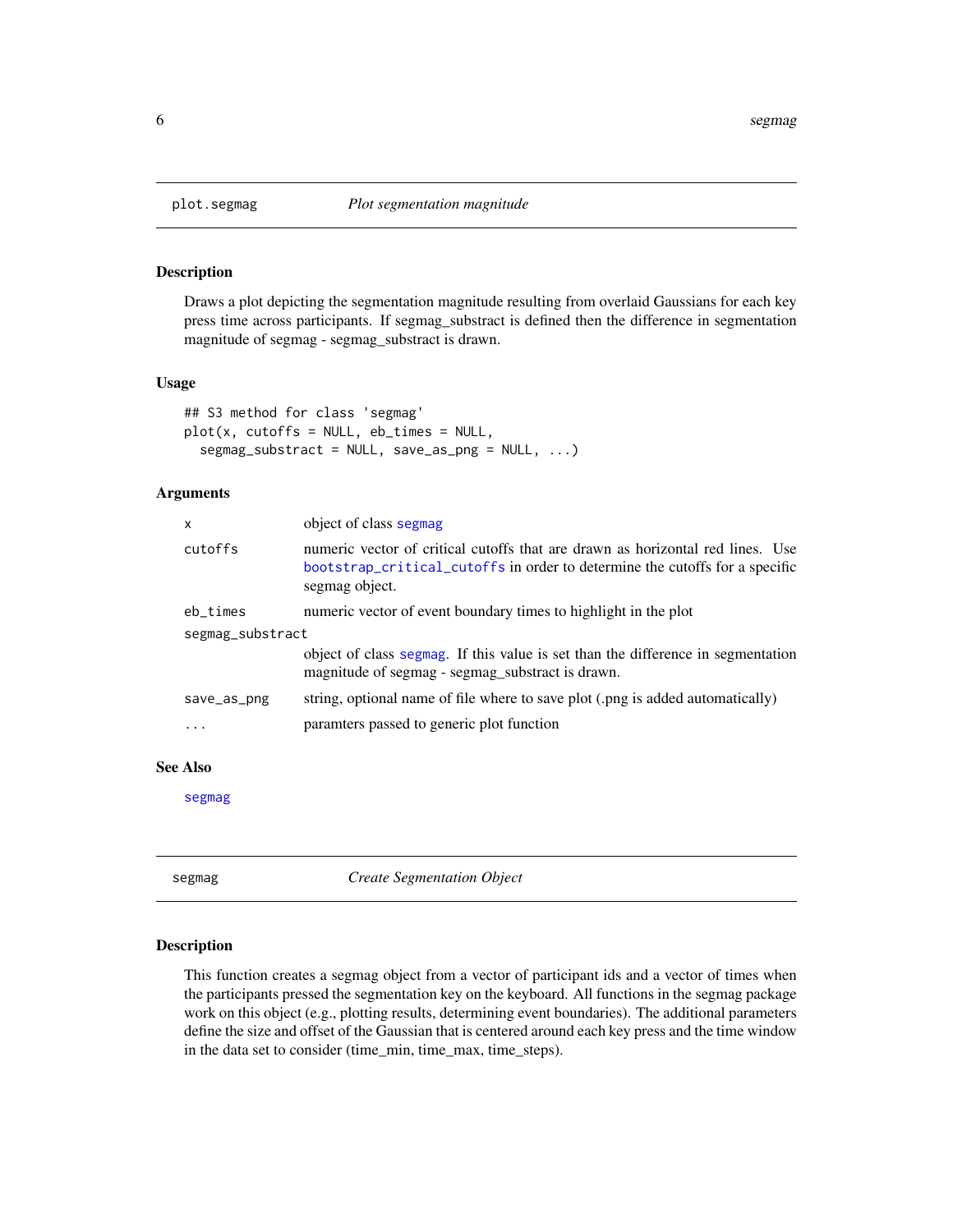#### segmag and the second second second second second second second second second second second second second second second second second second second second second second second second second second second second second seco

#### Usage

```
segmag(ids, time_keypresses, data = NULL,
  time_min = (min(min(time_keypresses), (min(time_keypresses) + gauss_offset))
  - gauss_cutoff), time_max = (max(max(time_keypresses), (max(time_keypresses)
 + gauss_offset)) + gauss_cutoff), time_steps = 0.01, gauss_offset = 0,
 gauss_sd = 1, gauss_cutoff = 6 * gauss_sd)
```
#### Arguments

| ids             | factor assigning a participant id to each key press (same length as time_keypresses)                                                                                                                  |
|-----------------|-------------------------------------------------------------------------------------------------------------------------------------------------------------------------------------------------------|
| time_keypresses |                                                                                                                                                                                                       |
|                 | numeric vector with the times when the segmentation key was pressed on the<br>keyboard                                                                                                                |
| data            | optional data. frame where ids and time_keypresses are stored in                                                                                                                                      |
| time_min        | time window of key press times used in calculations                                                                                                                                                   |
| time_max        | time window of key press times used in calculations                                                                                                                                                   |
| time_steps      | interval length of time steps within time window                                                                                                                                                      |
| gauss_offset    | offset the overlaid Gaussian relative to the key press times in order to account for<br>manual reaction times (0: centered, negative values: assume that event boundary<br>occurred before key press) |
| gauss_sd        | sd of overlaid Gaussian                                                                                                                                                                               |
| gauss_cutoff    | speed up calculations by not considering values of the overlaid Gaussian that<br>are more than gauss_cutoff units from the center of the Gaussian away (because<br>they are very close to $0$ )       |

#### Details

First, segmentation magnitude for each participant across time is calculated by centering a Gaussian around each key press. If multiple Gaussians overlap across time then only the maximum values is used (not sum) to ensure an equal weight of each participant on the overall segmentation magnitude. Thereafter, the segmentation magnitudes of the participants are summed up to define the overall segmentation magnitude across time. The higher the segmentation magnitude at one point in time the more participants pressed a key around this time point. To account for the fact that participants have a certain temporal error in their key presses, Gaussians are used to expand the influence of a single key press into time. Furthermore, an offset to these Gaussians can be defined in order to account for manual reaction times and to get a better estimate of the "real" time point of an event boundary.

In order to achieve a decent calculation speed, a fixed time scale with interval length time\_steps and starting from time\_min is used. All key-press times are rounded to their closest interval. A warning is issued if this changes the raw key-press times.

#### Value

segmag object (also contains a data.frame with segmentation magnitude across time as \$data)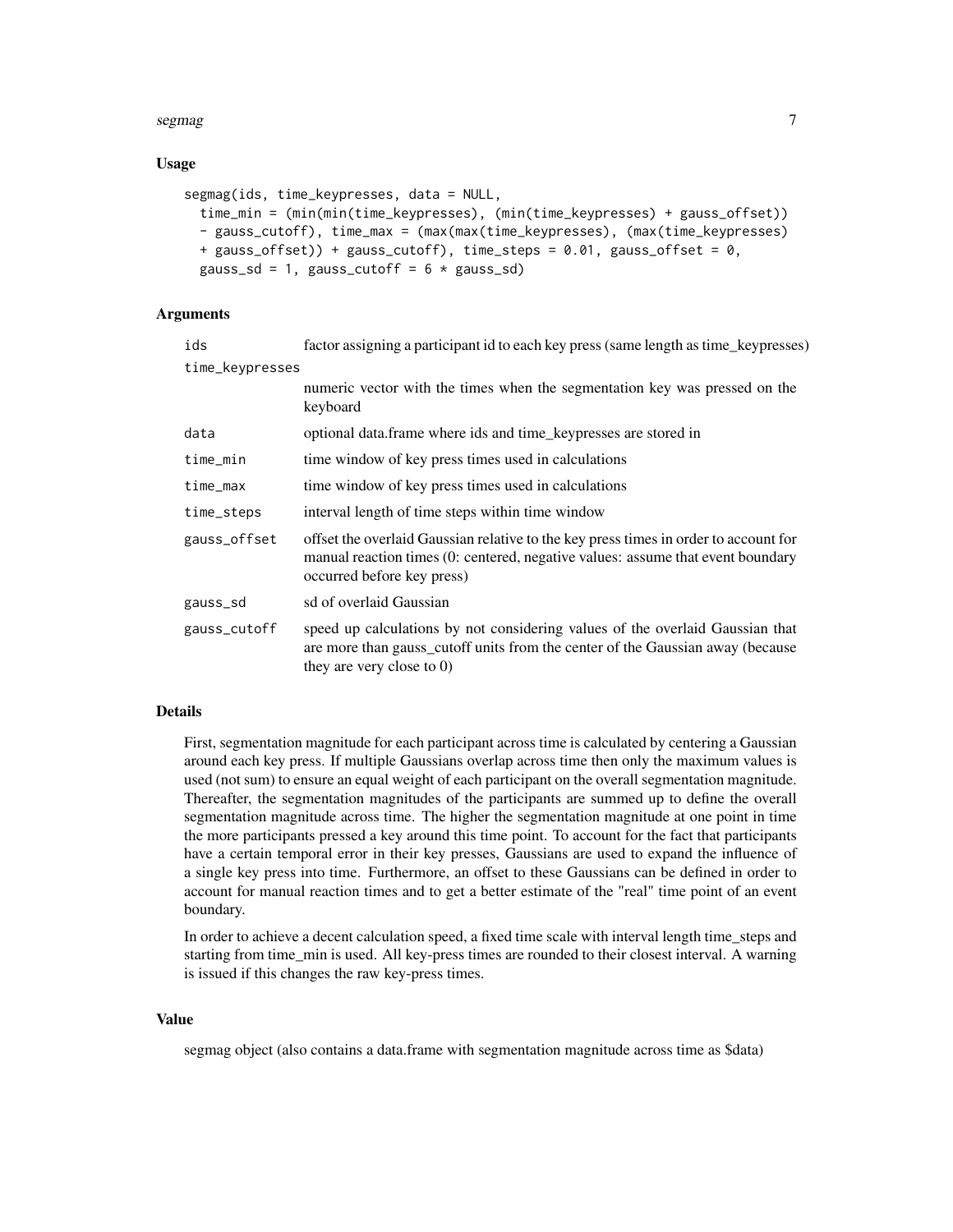<span id="page-7-0"></span>8 segmag pada tahun 1980 segmag pada tahun 1980 segmag pada tahun 1980 segmag pada tahun 1980 segmag pada tahun 1980

#### See Also

[bootstrap\\_critical\\_cutoffs](#page-1-1), [get\\_eb\\_times](#page-3-1), [plot.segmag](#page-5-2)

#### Examples

```
# segmentation responses (key presses) of 6 participants watching a movie (30 seconds long)
participant_ids <- factor(c(1,1,1,1,2,2,3,3,3,3,4,4,4,5,5,6,6,6))
time_keypresses <- c(7,12,18,25,12.1,24.9,6.9,10,25.2,29,7.2,12.05,17.5,7.05,25,6.9,16.1,25)
```

```
# create segmag object
segmag1 <- segmag(participant_ids, time_keypresses, time_min=0, time_max=30)
```
## Not run: # estimate the critical cutoff against an alpha level of 0.05 # Note: This is an estimate an will vary slightly against multiple calls of this function # (variation is the lower the higher n\_bootstrap is set) critical\_cutoff <- bootstrap\_critical\_cutoffs(segmag1, 5000, .95)

```
## End(Not run)
```
# timestamps of significant event boundaries within the movie eb\_times <- get\_eb\_times(segmag1, critical\_cutoff)

```
plot(segmag1, critical_cutoff, eb_times)
```